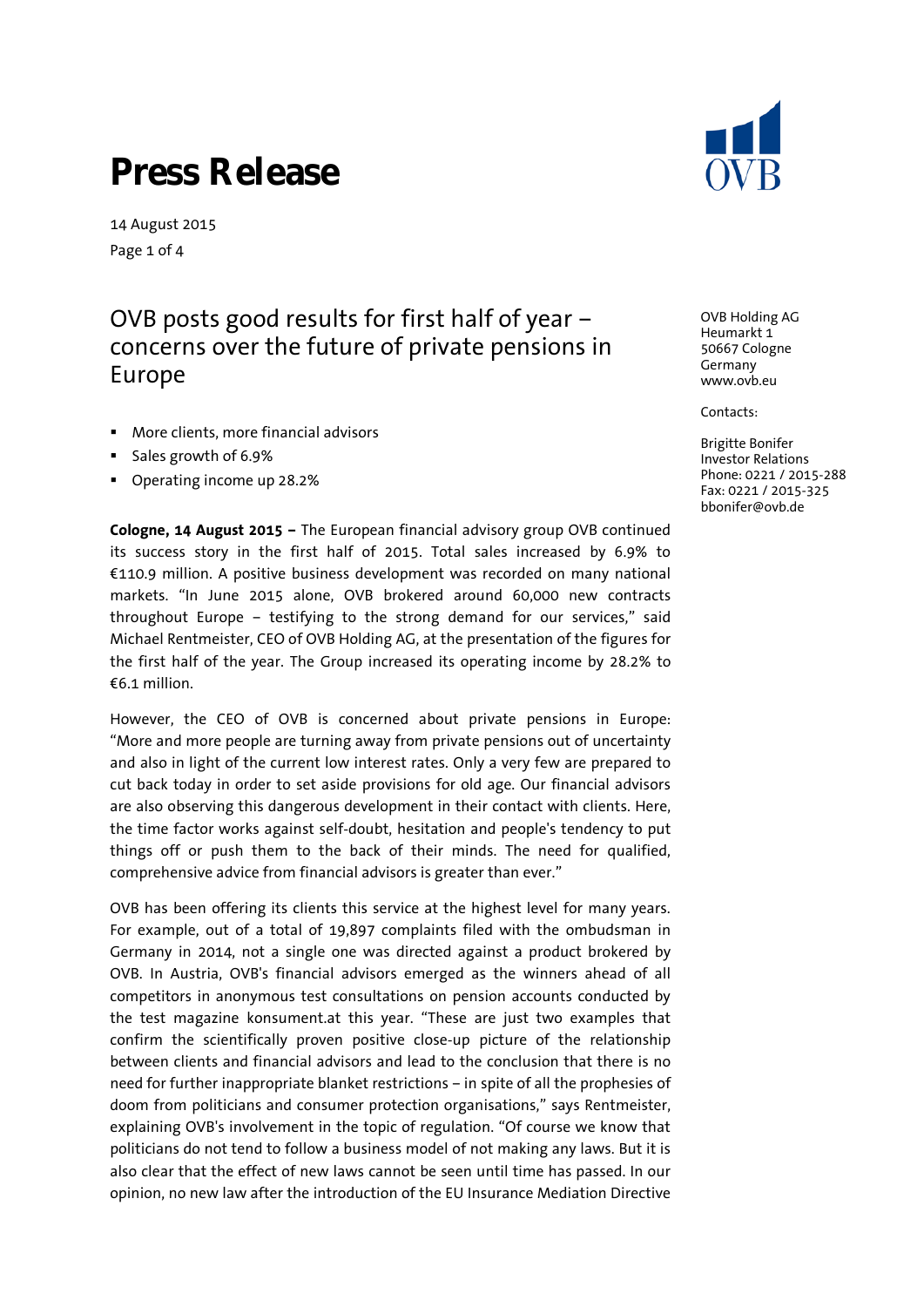

14 August 2015 Page 2 of 4

(IMD) has brought any further benefits as far as consumer protection is concerned. On the contrary. Any additional regulation of financial brokerage now actually increases the risk of poverty in old age significantly."

At its Annual General Meeting in June 2015, OVB therefore proposed a realignment in several stages together with a harmonisation of the European old-age pension systems:

- − stopping all legislative proposals that include yet more restrictions for product providers and financial advisors
- − focussing of all subsidies exclusively on the formation of additional pension provisions under the personal responsibility of consumers
- − simplifying system by reducing implementation options

### **Strong business performance on many national markets**

The Group's international alignment and its core strategic measures to become the leading system sales company in Europe form the basis for the successful business development: An above-average sales performance was recorded in Slovakia, Spain, Switzerland, Italy and Austria.

In the Southern and Western Europe segment, total sales commission increased by 21.5% from €21.1 million to €25.7 million in the first six months of the year. Sales growth amounted to 5.3% in Germany and 2.1% in the Central and Eastern Europe segment.

#### **More clients, more financial brokers**

The OVB Group has further expanded its client base in Europe to currently 3.27 million clients. The number of licensed financial consultants working full-time for OVB climbed by 3.4% in the past twelve months to 5,308.

#### **Substantial increase in earnings**

Earnings developed in line with sales, with all segments contributing to the overall increase in earnings of 28.2%. The OVB Group's operating income totalled €6.1 million in the first half of 2015 after €4.7 million in the same period of the previous year.

In the first half of 2015, the Group's EBIT margin based on total sales commission improved to 5.5% after 4.6% in the same period of the previous year.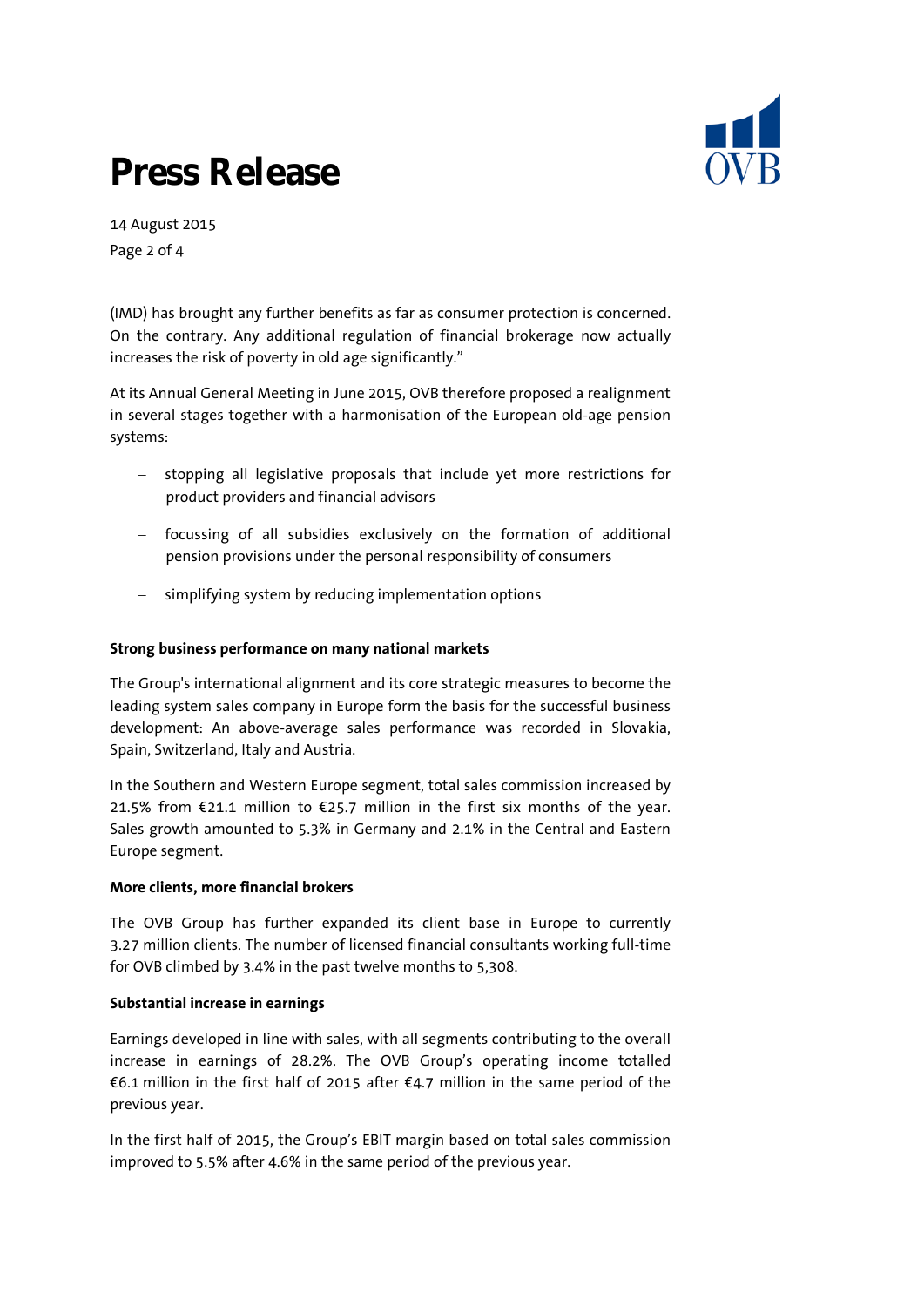

14 August 2015 Page 3 of 4

The earnings per share generated by OVB for its shareholders in the period from January to June climbed by 7.4%.

### **Continued positive development anticipated**

The general conditions for OVB'S business activities are expected to remain stable over the rest of the year. In view of the results achieved in the first six months of 2015, OVB anticipates a slight rise in sales for the year as a whole in comparison to 2014 and expects operating income to remain stable or increase slightly as against the significantly improved result for 2014.

#### **OVB Group**

OVB Group, with its holding company headquartered in Cologne, is one of the leading European financial sales organisations. Since its founding in 1970, customer-oriented consulting for private households with regard to asset protection, asset building, pension plans and real estate acquisition has been the focus of OVB's business activities. OVB currently advises some 3.3 million customers across Europe, working in cooperation with over 100 renowned product partners.

OVB is presently active in 14 countries, with 5,300 full-time financial advisors working for the Group. In 2014, OVB Holding AG and its subsidiaries generated total sales commission of €214.0 million and EBIT of €12.3 million. OVB Holding AG has been listed on the Frankfurt Stock Exchange (Prime Standard, ISIN DE0006286560) since July 2006.

The presentation of the results of the first half year 2015 and the interim report can be downloaded from the Investor Relations section of www.ovb.eu.

This press release is also available on the Internet at: www.ovb.eu  $\rightarrow$  in Dialogue  $\rightarrow$  Press Releases